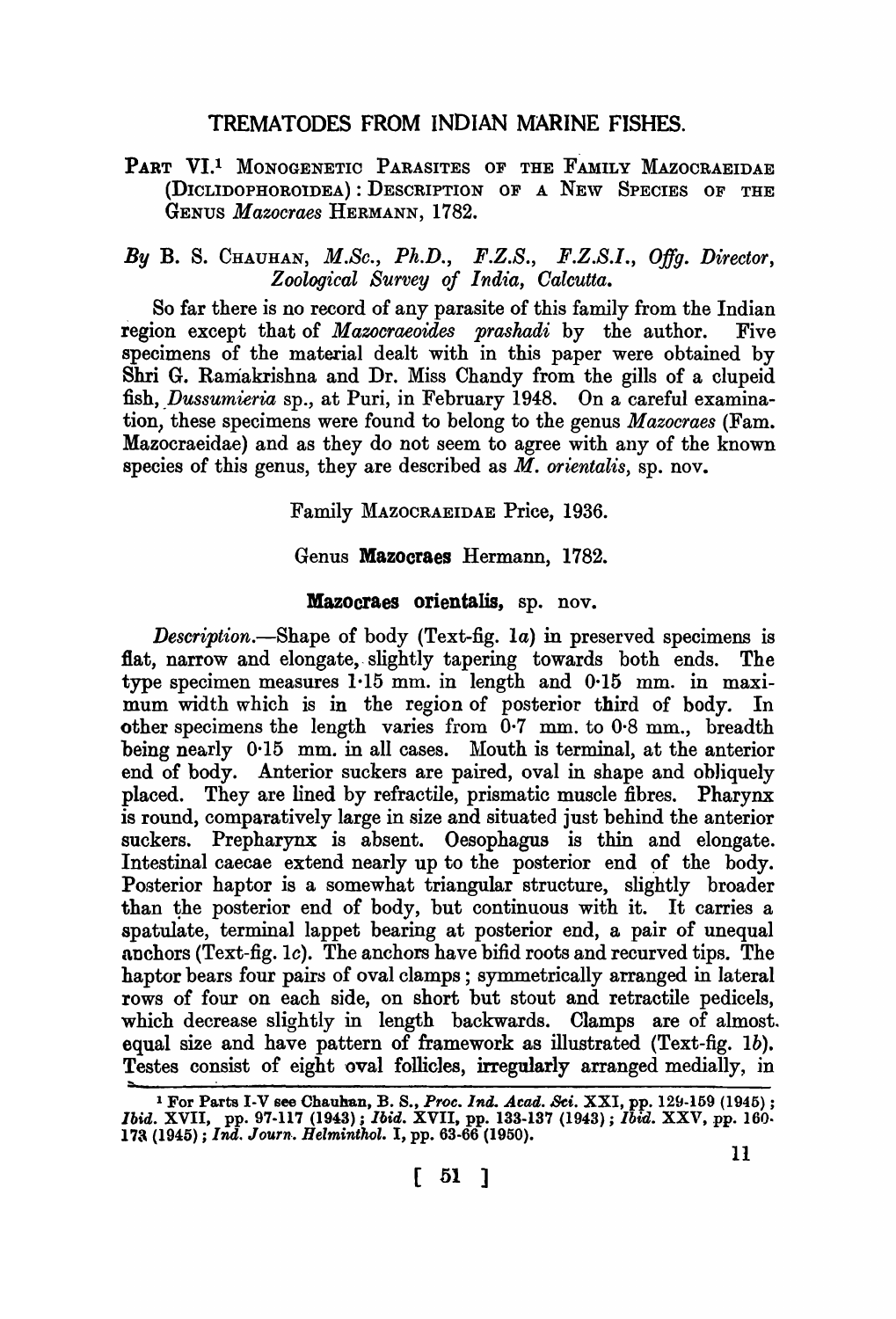the middle third of the body, with a tendency to be in a double row. Ovary is elongate, oval, anterior to the testes and situated slightly towards the left side of the body. Vitellaria extend from the region near



TEXT-FIG. l.-M *azocrae8 orientali8,* sp. nov.

*a.* Entire specimen, ventral view:  $\times 125$ ; *b.* Chitinous framework of the clamp on the posterior haptor:  $\times 693$ ; c. One of the hooks on the terminal lappet of posterior haptor:  $\times 693$ ;  $\bar{d}$ . Genital atrium, showing chitinous spines:  $\times 700$ .

about the bifurcation of the oesophagus to almost upto the haptor. They consist of irregularly shaped but densely placed follicles. Irregularly scattered black pigment spots, particularly visible in the anterior region